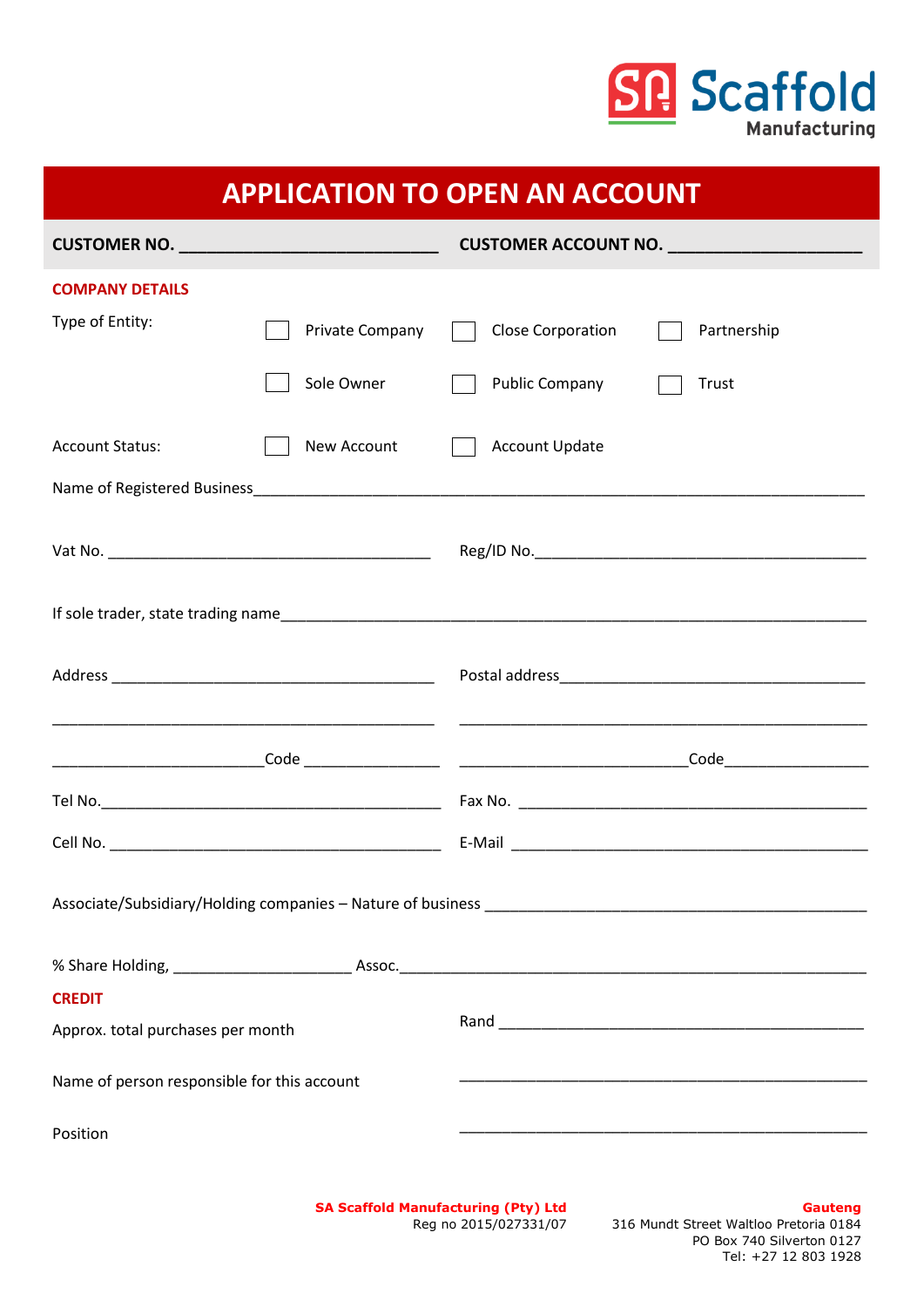

## **PRINCIPALS**

| Name              | ID No.                                            | Date Appointed | Date of Birth                                                                                                          | % Share |
|-------------------|---------------------------------------------------|----------------|------------------------------------------------------------------------------------------------------------------------|---------|
|                   |                                                   |                |                                                                                                                        |         |
|                   |                                                   |                |                                                                                                                        |         |
|                   |                                                   |                |                                                                                                                        |         |
|                   | <b>BANKERS DETAILS AND COMMENTS</b>               |                |                                                                                                                        |         |
|                   |                                                   |                |                                                                                                                        |         |
|                   |                                                   |                |                                                                                                                        |         |
|                   |                                                   |                |                                                                                                                        |         |
| <b>AUDITORS</b>   |                                                   |                |                                                                                                                        |         |
|                   |                                                   |                |                                                                                                                        |         |
|                   |                                                   |                |                                                                                                                        |         |
| <b>PREMISES</b>   |                                                   |                |                                                                                                                        |         |
|                   | Are the premises from which you trade             | Owned          | Leased                                                                                                                 | Hired   |
|                   | If not owned – state name and address of landlord |                |                                                                                                                        |         |
| <b>REFERENCES</b> |                                                   |                |                                                                                                                        |         |
|                   |                                                   |                |                                                                                                                        |         |
| Tel No.           |                                                   | Fax No.        | <u> 1980 - John Stein, mars and de Brazilia (b. 1980)</u>                                                              |         |
|                   |                                                   |                |                                                                                                                        |         |
| 2.                |                                                   | Contact        |                                                                                                                        |         |
| Tel No.           |                                                   | Fax No.        | <u> 1980 - Johann Barn, mars ann an t-Amhair ann an t-Amhair an t-Amhair an t-Amhair an t-Amhair ann an t-Amhair a</u> |         |
|                   |                                                   |                |                                                                                                                        |         |
|                   |                                                   | Contact        |                                                                                                                        |         |
| Tel No.           |                                                   | Fax No.        |                                                                                                                        |         |

**SA Scaffold Manufacturing (Pty) Ltd** Reg no 2015/027331/07

### **Gauteng**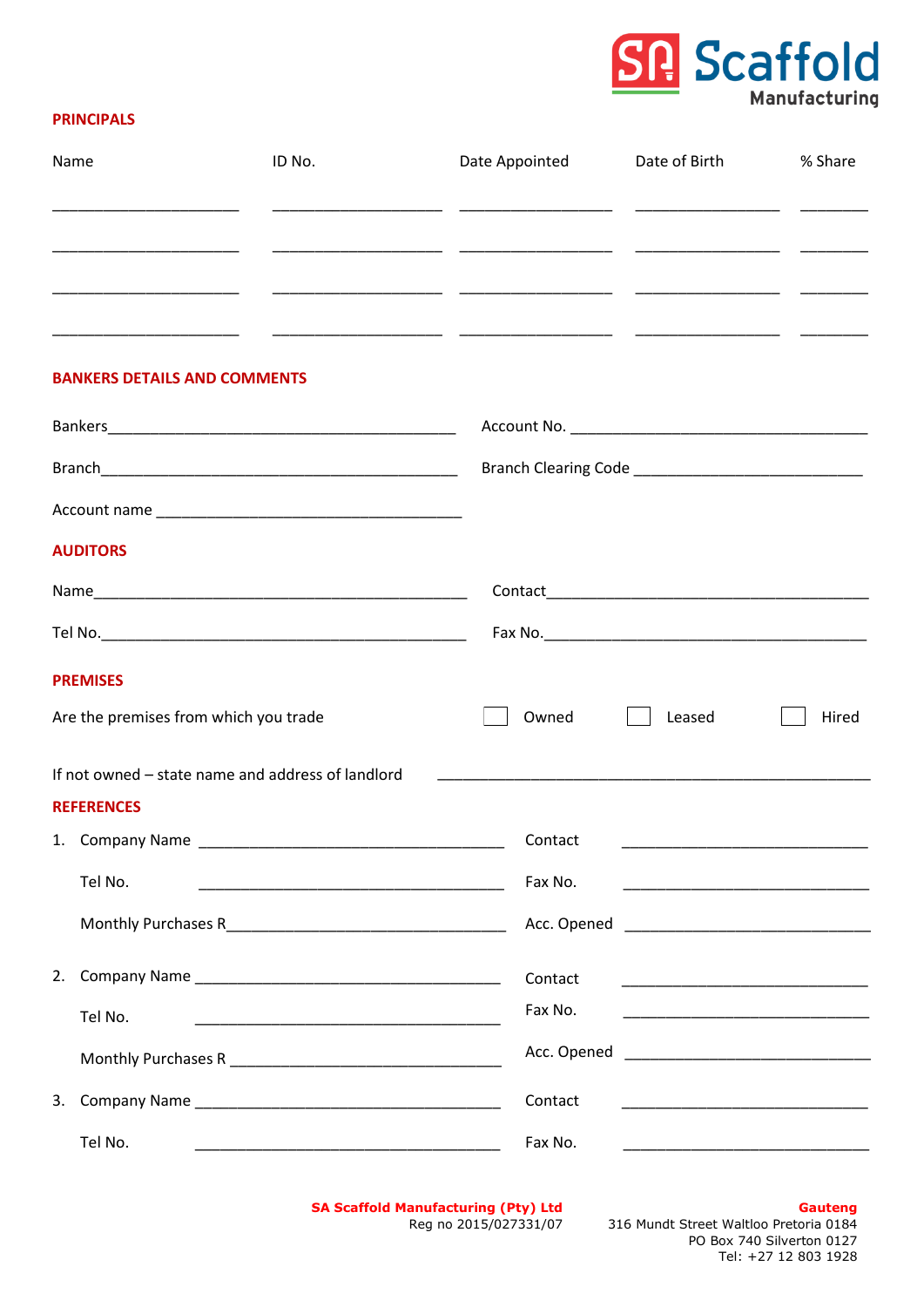## **Scaffold Manufacturing**

| Monthly Purchases R                                                   | Acc. Opened |     |    |
|-----------------------------------------------------------------------|-------------|-----|----|
| <b>GUARANTEES/SURETIES</b>                                            |             |     |    |
| Will Directors/Members be prepared to supply guarantees, if required? |             | Yes | No |
| Have Directors/Members given any guarantees?                          |             | Yes | No |
| To Whom                                                               |             |     |    |

## **CESSIONS/NOT ARIAL BONDS/LIQUIDATIONS/SEQUESTRATION**

Does the Company/CC have any notarial bonds registered against any of its assets?

| Yes<br>No                                                      |        | If yes, specify <b>the contract of the contract of the contract of the contract of the contract of the contract of the contract of the contract of the contract of the contract of the contract of the contract of the contract </b> |                       |
|----------------------------------------------------------------|--------|--------------------------------------------------------------------------------------------------------------------------------------------------------------------------------------------------------------------------------------|-----------------------|
| Has the Company/CC ever                                        |        | From date                                                                                                                                                                                                                            | Until date            |
| A. Been placed under judicial management?                      | Yes/No | the control of the control of the control of the control of the control of the control of the control of the control of the control of the control of the control of the control of the control of the control of the control        |                       |
| B. Been placed under provisional liquidation?                  | Yes/No |                                                                                                                                                                                                                                      |                       |
| C. Made an offer of compromise?                                | Yes/No |                                                                                                                                                                                                                                      |                       |
| D. Has the Owner/any Partner ever been<br>sequestrated before? | Yes/No |                                                                                                                                                                                                                                      |                       |
|                                                                |        |                                                                                                                                                                                                                                      | (if yes give details) |

I hereby certify that I am duly authorised to sign this application, a copy of which has been handed to me, and record that we agree to the terms and conditions stated therein and acknowledge that all business will be conducted in terms of the Terms and Conditions, which have been specifically brought to my attention and by which we hereby agree to be bound. I acknowledge having received a copy of the Standard Terms and Conditions.

\_\_\_\_\_\_\_\_\_\_\_\_\_\_\_\_\_\_\_\_\_\_\_\_\_\_\_\_\_\_\_\_\_\_\_\_\_\_\_\_\_\_\_\_\_\_\_\_\_\_\_\_\_\_\_\_\_\_\_\_\_\_\_\_\_\_\_\_\_\_\_\_\_\_\_\_\_\_\_\_\_\_\_\_\_\_\_\_\_\_\_\_\_\_\_\_

| Authorised Signature |      |                      |  |
|----------------------|------|----------------------|--|
| Name (please print)  |      | Company Rubber Stamp |  |
| Witness              |      |                      |  |
| Designation          | Date |                      |  |

**SA Scaffold Manufacturing (Pty) Ltd** Reg no 2015/027331/07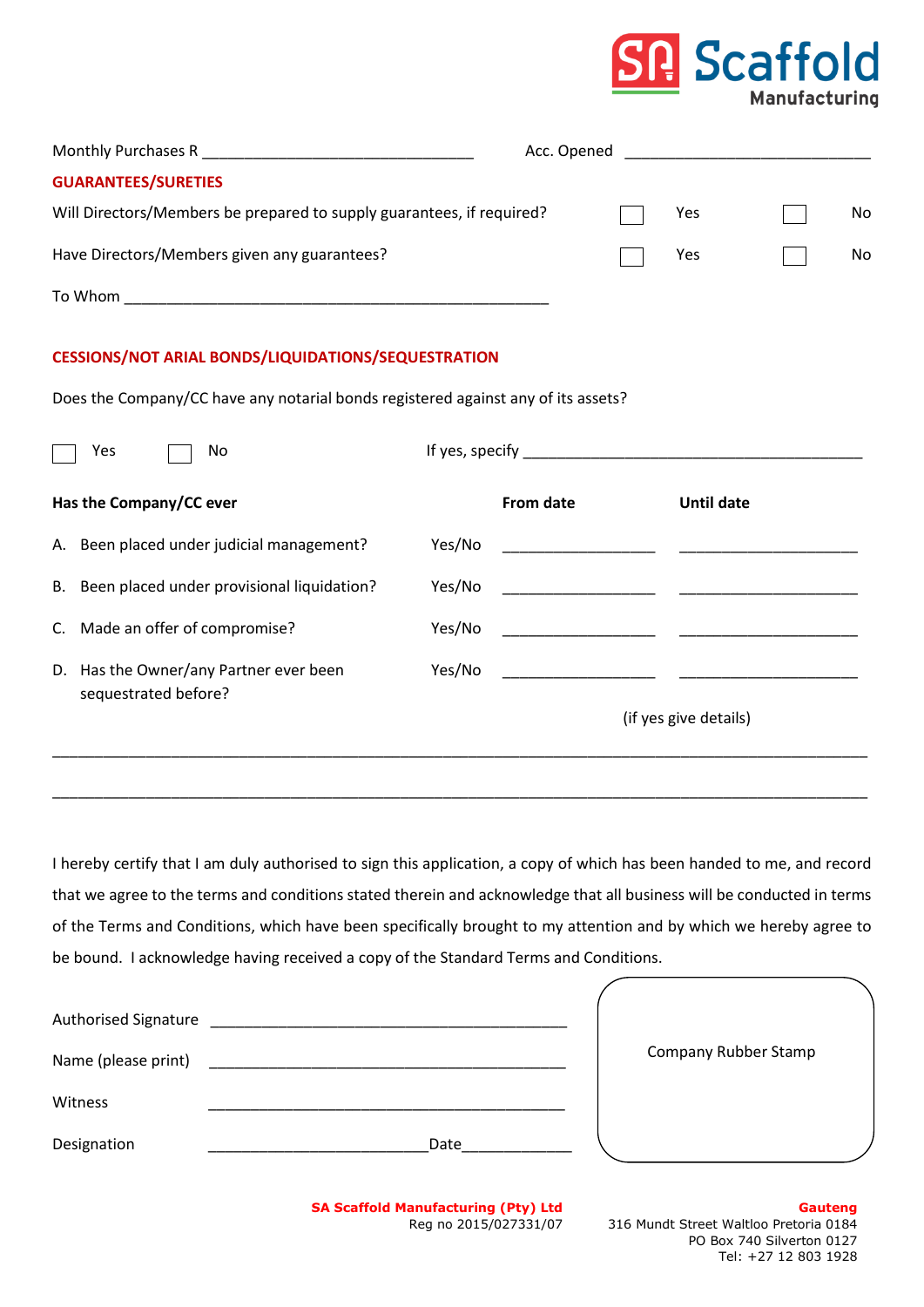

## **DEED OF SURETYSHIP**

| I. the        | ames   |
|---------------|--------|
| : undersigned | Nar    |
| . .           | ' FIII |

ID No: \_\_\_\_\_\_\_\_\_\_\_\_\_\_\_\_\_\_\_\_\_\_\_\_\_\_\_\_\_\_\_\_\_\_\_\_\_, by my signature do hereby interpose and bind myself jointly and severally unto and in favour of 'THE SUPPLIER' its orders or assigns, as surety and co-principal debtor with the aforesaid applicant for the due and punctual payment by THE APPLICANT to THE SUPPLIER of any amount, which is now, or, which may here after become owing by THE APPLICANT to THE SUPPLIER from any cause of indebtedness however arising.

I hereby choose as my domicilium address, the address as reflected in paragraph 2(b) of Section 'A' of this application, being the address at which I shall accept services of all legal processes and documents.

| <b>SIGNED</b><br>' a L | on<br>this | C.<br>dav |  |
|------------------------|------------|-----------|--|
|                        |            |           |  |

Signature \_\_\_\_\_\_\_\_\_\_\_\_\_\_\_\_\_\_\_\_\_\_\_\_\_\_\_\_\_\_\_\_\_\_

AS SURETY AND CO-PRINCIPAL DEBTOR

| <b>Print Name</b> |  |  |
|-------------------|--|--|
|                   |  |  |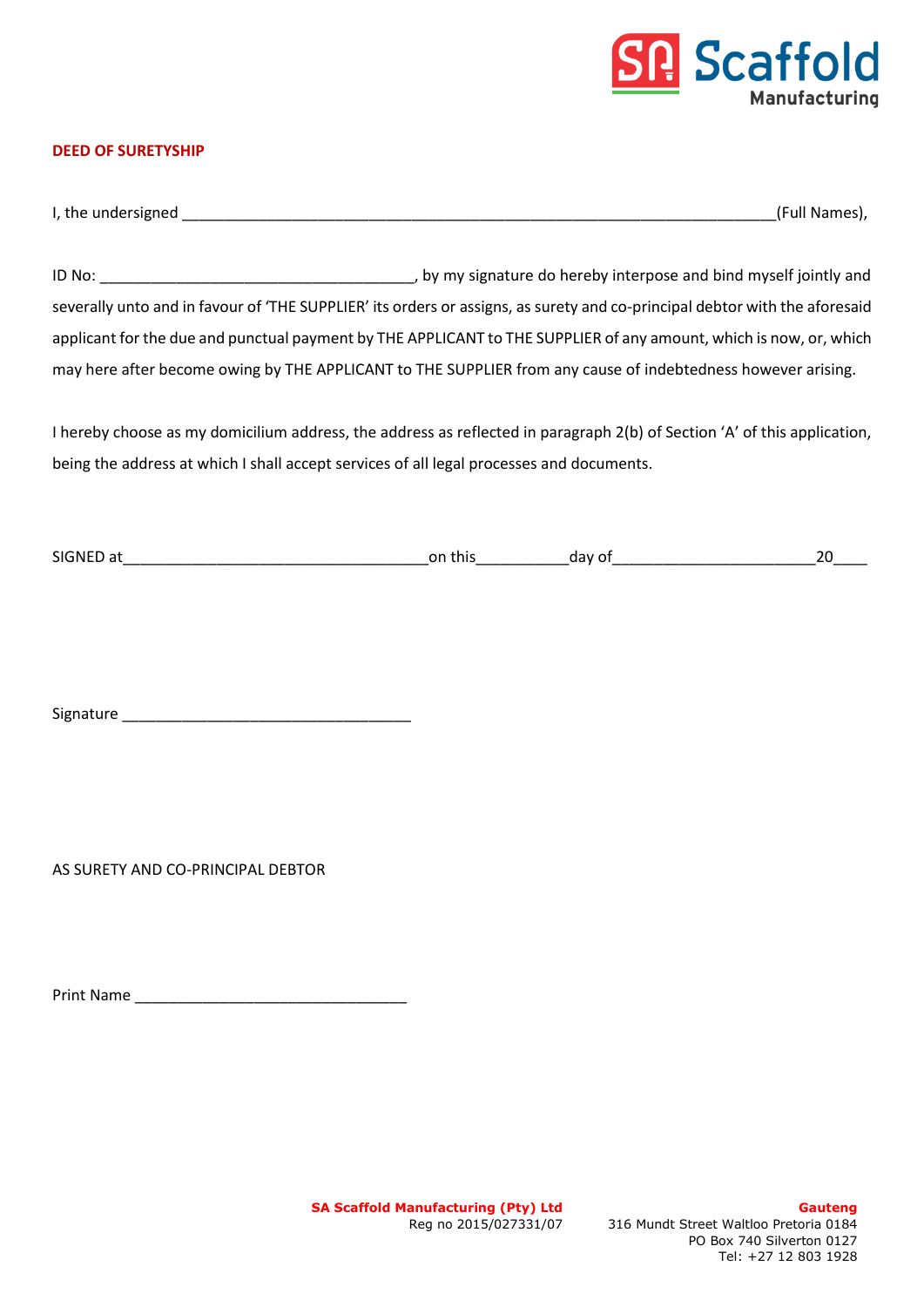### **TERMS & CONDITIONS OF TRADING**

**THE CUSTOMER'S ATTENTION IS PARTICULARLY DRAWN TO CLAUSE 22**

### **DEFINITIONS**

- 1. "Customer" means the company or individual purchasing the Equipment from the Company
- 2. "Customer Requirements" means those requirements set out in the technical proposal forming part of the Quotation
- 3. "Equipment" means all plant, machinery, equipment, scaffold and components which the Company agrees to sell to the Customer
- **4.** "Company" means **SA SCAFFOLD MANUFACTURING (PTY) LTD**
- 5. "Quotation" means the quotation attached to these Conditions.
- 6. "Price" means the purchase price in the case of all Equipment for purchase as stated in the Quotation or as otherwise agreed between the Customer and the Company.

### **CONDITIONS OF TRADING**

- 7. The Quotation and these Conditions comprise all the terms of sale between the Company and the Customer to the exclusion of all other terms and conditions. No conduct of the Company or any of its employees shall constitute acceptance of any terms put forward by the Customer, and no addition to or variation of these Conditions shall be binding on the Owner unless agreed to and signed in writing by a director or the Owner. A verbal, faxed or e-mailed instruction by the Customer to deliver Equipment noted in the Quotation will constitute acceptance of the Quotation and these Conditions.
- 8. Any Quotation given by the Company is valid for (fourteen) days only from its date provided the Company has not previously withdrawn it.
- 9. The Company hereby sells to the Customer the Equipment at the Price upon the terms and subject to these Conditions hereinafter appearing.

### **DELIVERY AND RISK**

10. When the Equipment is ready for delivery the Company will give the Customer notice of readiness for collection. The Customer shall then give the Company 2 (two) day's written notice that either:

(a) It intends to collect the Equipment and the Customer shall then collect same on a date notified to the Company, which date shall be within 2 (two) days of such notice, or (b) If previously agreed in writing that the Company shall

provide transport, a request that such transport be provided at the Customer's sole expense and the Owner and Customer will then agree a date for delivery PROVIDED THAT time for delivery of Equipment by the Owner shall not be made of essence, and would not entitle the Customer to terminate the contract.

11. The Company will endeavor to have the Equipment ready for delivery by the date agreed for delivery or collection in accordance with Clause 10 but shall not incur any liability whatsoever nor shall the Customer be entitled to terminate the Contract, by reason of the Company's failure to deliver or have available for collection by the agreed date.

12. In the event that the Company agrees to deliver the Equipment, he shall deliver such Equipment to the Customer's site or address named in the Quotation. The Company shall arrange carriage of such Equipment to such site or address and the costs of and associated with such carriage, as specified by the Company to the Customer, shall be reimbursed to the Company forthwith by the Customer.

**Scaffold** 

**Manufacturing** 

- 13. The risk in all Equipment delivered by the Owner in accordance with Clause 12 shall pass to the Customer as soon as the Equipment leaves the Company's premises. The risk in all Equipment collected by Customer from the Company's premises will pass to the customer immediately on collection.
- 14. The Company may deliver the Equipment by installments of any size and any order. Each separate installment shall be invoiced and/or paid for in accordance with the Contract.
- 15. The Company will prepare an Equipment delivery note for each delivery or collection Equipment describing the Equipment forming part of that delivery or collection. At the time of such delivery or collection, a copy of the delivery note will be given to the Customer and shall constitute proof of delivery or collection of the Equipment.
- 16. The quantity of any consignment of Equipment as recorded by the Company upon dispatch from the Company's place of business shall be conclusive evidence of the quantity received by the Customer on delivery unless the Customer produces conclusive evidence proving the contrary within 24 hours of the Equipment being delivered.
- 17. The Customer is responsible for the unloading of all Equipment at the Customer's site or address named in the quotation, and shall supply suitably qualified labour and plant to facilitate the same. The Company's employees and those of any transport company it employs are not responsible for the unloading of any Equipment at the Customer's site or address named in the Quotation and will not assist in same.
- 18. If the Company delivers to the Customer a quantity of Equipment of up to 5% more or less than the quantity accepted by the Company, then the Customer shall not be entitled to object or reject the Equipment by reason of the surplus or shortfall and shall liable for the costs of the Equipment at the pro rata Price.
- 19. Without prejudice to Clause 18 above, the Company shall have no liability to the Customer in respect of any shortfall in Equipment delivered unless the Customer gives the Company notice of the shortfall within 2 (two) days of delivery. If the Customer does give such notice, The Company may at its sole discretion either:
	- i. Make good the shortfall by one or more deliveries; or
	- ii. Reduce the Price pro rata to the Contract quantity.
- 20. The Customer shall not be entitled to reject an y delivery on

**SA Scaffold Manufacturing (Pty) Ltd** Reg no 2015/027331/07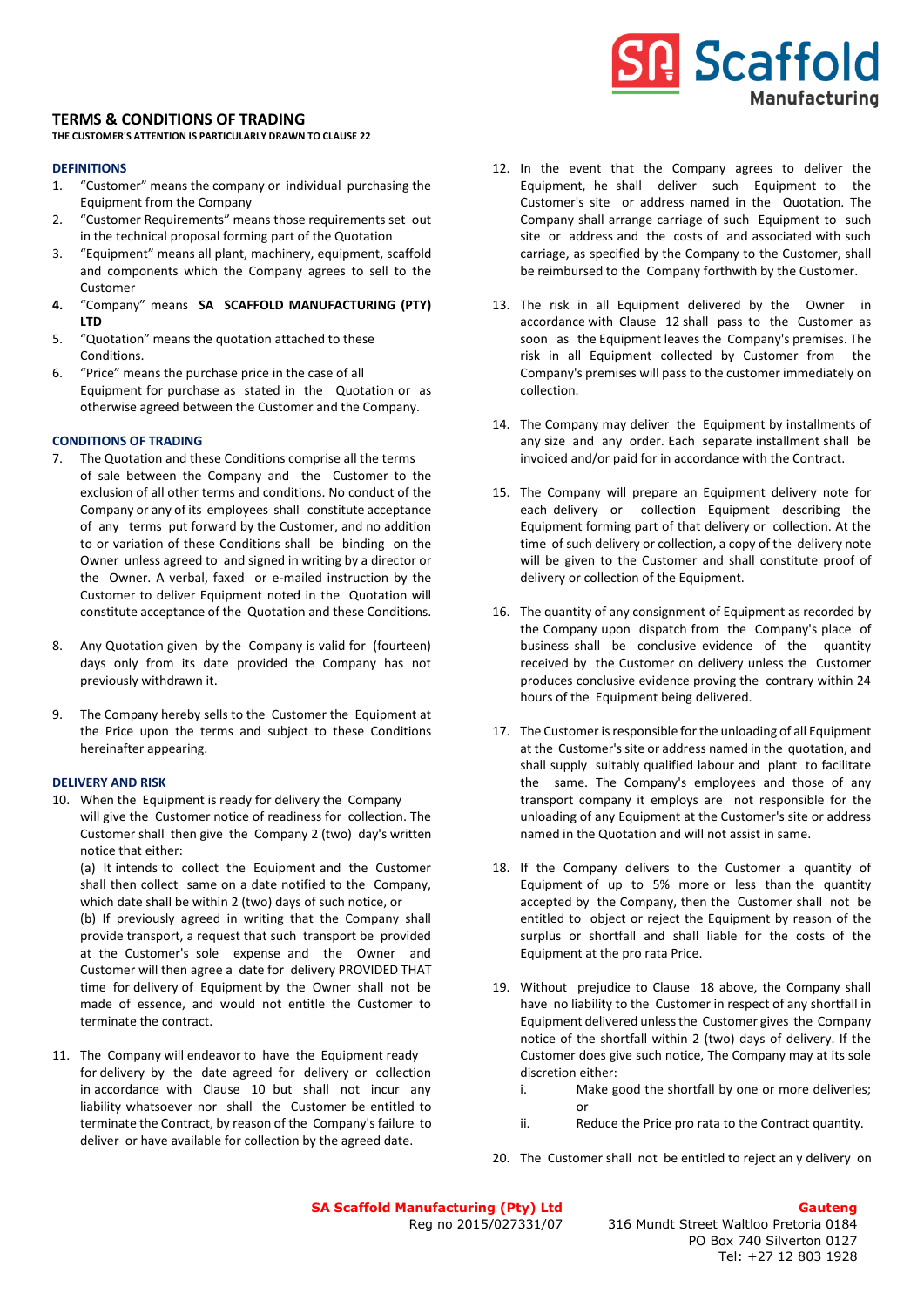the grounds of any excess or short delivery, but shall pay the Price or where the Company exercises the option in Clause 15 (ii) above, the pro rata Price in accordance with that provision.

21. If the Customer rejects the Equipment upon delivery or collection of the same for any reason other than the circumstances described in Clause 20, the Customer shall notify the Company forthwith. The Company will then examine the Equipment and if any are found not to conform to the Customer's Requirements, the Company may:

i. At its own expense replace the Equipment found not to be in accordance with the Customer's Requirements; or ii. Reduce the Price pro rata to the Price payable in respect of the Equipment found not to conform to the Customer's requirements.

### **COMPANY'S LIABILITY**

22. The Company shall exercise reasonable skill and care to ensure that the Equipment and any drawings, designs, measurements or specifications provided by the Company satisfies the Customer's Requirements subject to the following:

I. The Company shall have no liability whatsoever for any alleged failure of the Equipment or for any drawings, designs, measurements or specifications supplied by the Company arising out of or in connection with any inaccurate, incomplete, conflicting or ambiguous information drawing design or specification supplied by the Customer and used by the Owner as the basis for providing the technical proposal forming part of the Quotation.

II. The Company shall be under no liability in respect of any defect arising from fair wear and tear, willful damage, negligence, abnormal working conditions, failure to follow the Company's instructions (whether oral or in writing, misuse or alteration or repair of the Equipment.

III. The Company shall have no liability in relation to parts, materials or equipment not supplied by the Company. IV. The Company shall have no liability for any alleged failure of the Equipment or any drawings, designs, measurements or specifications supplied by the Company to satisfy the Customer's Requirements if such failure is not notified by the Customer to the Company forthwith following the Equipment being delivered /collected as applicable.

V. The Company shall not be liable for any damage to property of any kind or any economic loss suffered by the Customer as a result of the failure of the Equipment or any drawings, designs, measurements or specifications supplied by the Company to conform to the Customer's Requirements including loss of profits, loss of business, loss of production, loss of goodwill or other consequential losses.

VI. The Company shall have no liability if the Equipment is not fit for purpose and all other conditions, warranties, stipulations, and undertakings, whether express or implied unless specifically in terms of the Consumer Protection Act 2008 (Act No. 68 0f 2008)

#### **PAYMENT**

23. The Company will issue an invoice to the Customer for

# **Scaffold Manufacturing**

 the Price and any other amounts due in accordance with these conditions on the last working day of the month in which the Equipment is delivered or collected or in which other amounts become due and on the last working day of every month. Payment is due 30 (thirty) days from the date of the invoice. Time shall be of the essence in respect of the payment of all sums due hereunder.

- 24. The Customer shall not withhold payment for whatever reason and shall be obliged to accept and pay the Price for all Equipment from any similar equipment of the Company or any other person in such a way that they remain identifiable as the Company's property which conforms to the Customer's Requirements.
- 25. In the case of Equipment for sale, where the Customer has not completed an Application form with the Company at the time of delivery of the Equipment, the Price of such Equipment together with any other amounts due under the Contract shall be invoiced and payable prior to or immediately upon delivery of the same. Payment may be made by credit card, debit card. EFT or cheque. Delivery/collection will only be affected on proof that payment for the equipment having cleared the Company's designated bank account.
- 26. The Owner may at any time stating their reasons, withdraw with immediate effect the Customer's credit facility.
- 27. All payments due hereunder (if not made by direct debit or banker's order) shall be made to the Company without any deduction or set-off for any alleged shortfall in delivery defect in quality or failure to conform to the Customer's requirements or other breach of contract. Payment shall be made at the Company's address stipulated in the Quotation or such other address as the Company may from time to time communicate to the Customer. EFT payments must be made into the Company designated bank account; proof of such payment must be submitted to the official fax or email addresses. Time shall be of the essence in respect of the payment of all sums due hereunder. Any payments sent by post shall be so sent at the risk of the Customer.
- 28. The Customer shall be liable for interest at 15.5% per annum on all invoices and/or other amounts due in accordance with these Conditions. The Customer agrees to pay all legal costs, including attorney and client costs, tracing agent's Fees and collection charges which the Company may incur in taking any steps pursuant to any breach or enforcement of these terms and conditions by the Customer whether or not legal proceedings are instituted.
- 29. The Price and any other amounts due in accordance with these Conditions is exclusive of VAT, if any, which shall be due at the rate prevailing on the date of the VAT invoice, and any other tax or levy which the Company is or shall be liable to pay or collect.
- 30. In the event of any breach by the Customer of any term warranty or condition of these conditions, the Customer shall

**SA Scaffold Manufacturing (Pty) Ltd** Reg no 2015/027331/07

### **Gauteng**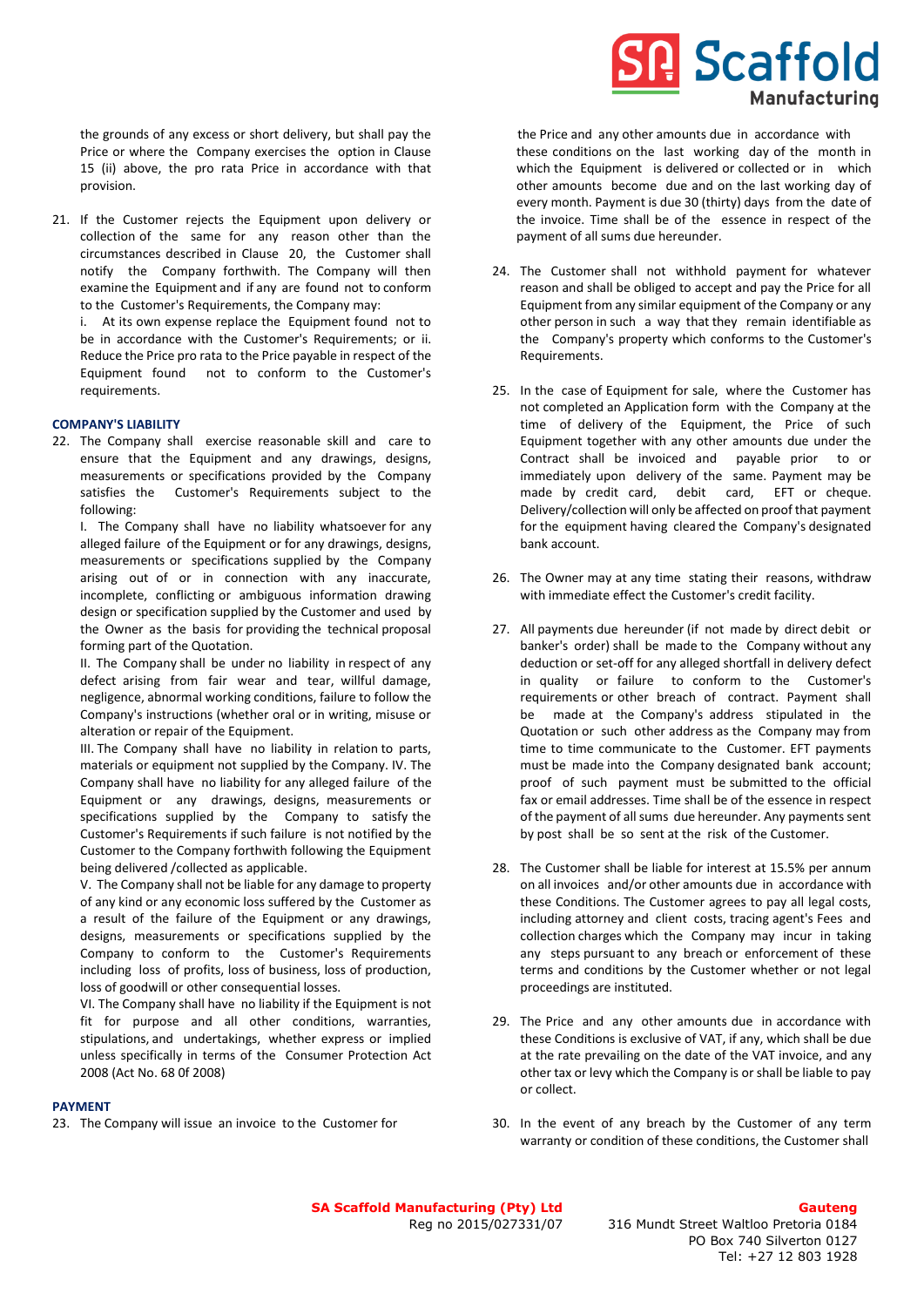# **Scaffold Manufacturing**

if required by the Company pay any invoice rendered to the Customer immediately.

31. The Company may appropriate any payment made by the Customer to such Equipment (including Equipment supplied under any other contract with the Company) as the Company may in its sole discretion think fit.

### **OWNERSHIP**

- 32. In respect of the Equipment for sale, ownership in such Equipment shall not pass to the Customer until payment of the Price in full in accordance with these Conditions, and has been received by the Company.
- 33. Until ownership in the Equipment for sale passes to the Customer in accordance with these Conditions, the Customer shall hold them as Bailee for the Company and shall store them separately
- 34. The specification(s) drawing(s) and design(s) relating to the Equipment (including copyright, design right or other intellectual property in them) shall as between the Parties be the property of the Company. Where any designs , drawings or specifications has been supplied by the Customer then the Customer warrants that the use of those designs, drawings or specifications shall not infringe the right of any third party.

### **TERMINATION**

35.If:

- a) The Customer (being an individual) dies or suffers an interim order (within the meaning of the Insolvency Act No. 34 of 1936) to be made against him or enters a voluntary arrangement or suffers the making of a statutory demand or the presentation of a petition for a bankruptcy order or make any arrangement or compromise with his creditors; or b) The Customer (being a limited company) enters into compulsory liquidation or voluntary liquidation ( not being voluntary liquidation for the purpose of reconstruction or amalgamation only the terms of which have previously been approved by the Owner in writing); or
- c) The Customer is placed under debt review applied for Business rescue or entered a Section 311- arrangement in terms of the new Companies Act No. 71 of 2008.
- 36. If and on each occasion on which:

 a) The Customer shall commit a breach of any of the other terms of the Contract (if capable of being remedied) shall fail to remedy the breach within 14 (fourteen) days after notice in writing from the Owner requiring the same; or

 b) The Customer shall do or cause to be done anything whereby the Company's rights in the ownership may be prejudiced or put in jeopardy

 c) If the Company so decides for any other reasonable cause then the Company shall have the right to terminate the Contract forthwith and for all purposes.

37. The Customer shall not be entitled to claim loss of profit or breach of contract in respect of any termination of these Conditions.

### **MISCELLANEOUS**

- 38. The Company has designed, manufactured or procured the manufacture of and supplied the Equipment for and to the Customer on the basis of the written undertaking herein that the Customer will ensure that the Equipment will be safe and without health risks when being set, used, cleaned or maintained by the Customer, its employees and/or third party and on the basis that the Company is relieved from its duty under any relevant legislation, as is reasonable.
- 39. The Company will not be liable to the Customer in any civil proceedings brought by the Customer against the Company under any health and safety legislation and regulations where such exclusion of liability is permitted by law.
- 40. The Customer shall indemnify and keep indemnified the Company in respect of any liability, in respect of or in connection with the Equipment incurred directly by the Company under and relevant legislation.
- 41. The rights and remedies of the Company shall not be diminished, waived or extinguished by the granting of any indulgence or forbearance or extension of time by the Owner or by any failure or delay by the Company in asserting or exercising any such rights or remedies.
- 42. The Customer agrees that the Company may cede or transfer its rights under this contract and its ownership in the goods and insofar as such consent may be necessary, the Customer agrees upon such cession of transfer to hold the goods on the basis that ownership therein has passed to the cessionary or transferee subject otherwise to the terms of this contract and to the extent to which this clause may be construed as a stipulation altering in favor of such cessionary or transferee, the Customer agrees that the acceptance of cession of this contract by the cessionary or the transferee shall constitute an acceptance by the cessionary or transferee of the benefits arising out of this contract.
- 43. The Customer consents in terms of Section 45(1) of the Magistrates Court Act No. 32 of 1944 as amended in respect of any proceedings which may be instituted against it by the Company arising out of or in connection with this Contract, to the jurisdiction of any Magistrates Court which at the time of such proceedings has jurisdiction over it in terms of Section 28(1) of the said Magistrates Court Act. Notwithstanding the a foregoing the Customer specifically agrees that the Company may in its sole discretion disregard the a foregoing consent to jurisdiction and institute any proceedings arising out or in connection with this Contract in the Supreme Court of South Africa having jurisdiction.
- 44. A certificate under the hand of any director, any manager or secretary of the Company stating that any particular sum enactment or rule of law such provision or part shall to that extent be deemed not to form part of the Contract but the

**SA Scaffold Manufacturing (Pty) Ltd** Reg no 2015/027331/07

### **Gauteng**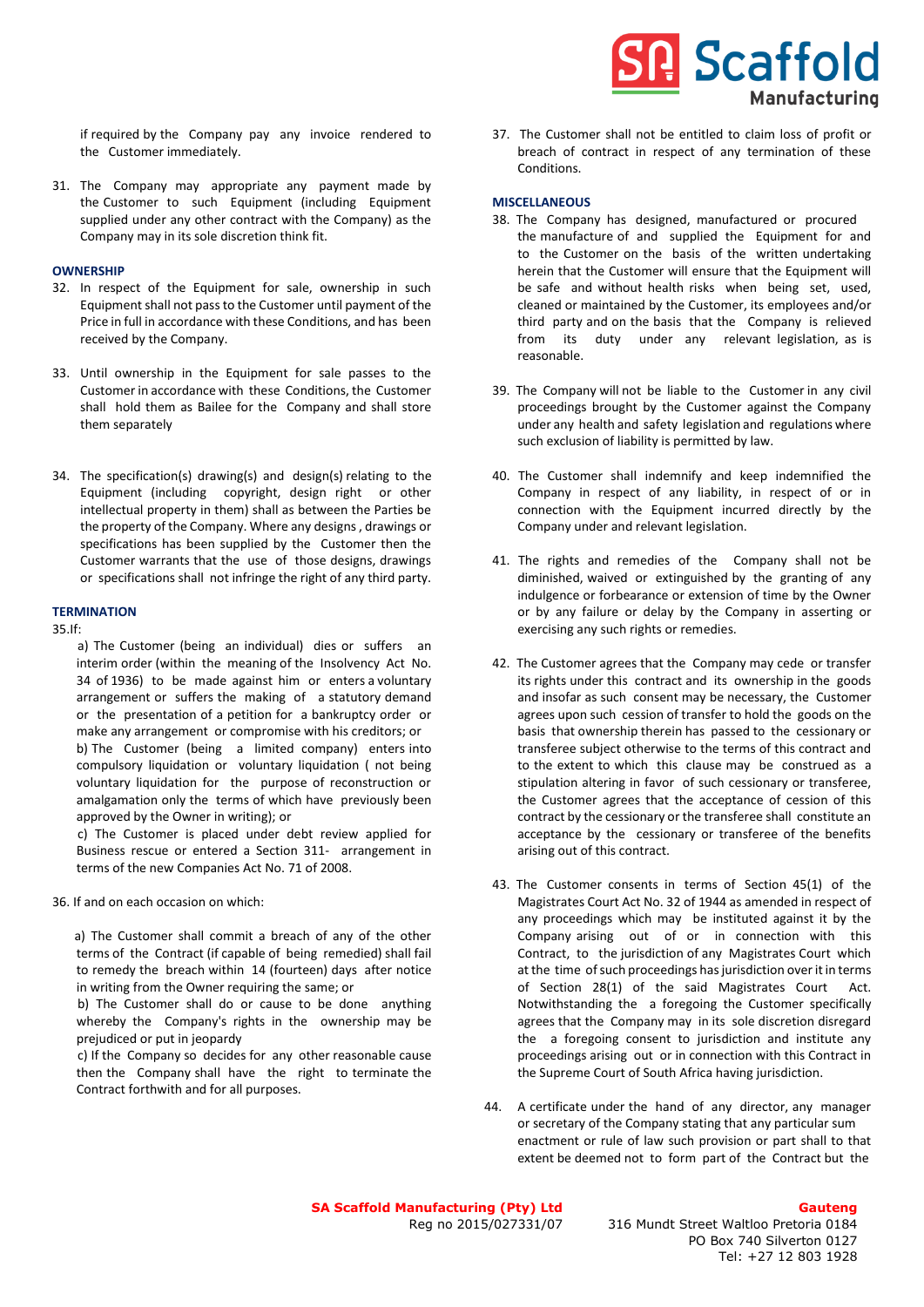## **Scaffold Manufacturing**

 or sums is/are due and payable by the Customer to the Company in terms of this Contract or stating the amount of any costs, charges or expenses taken into account in determining the amount of any claim in favor of the Company or against the Customer in terms of this Contract shall be admissible in any court of law and constitute prima facie proof of the contents thereof and shall constitute a liquid document for the purposes of summary judgment or provisional sentence.

45. If any provision in the Contract shall be held to be void, illegal, invalid or unenforceable in whole or in part under any legality, validity and enforceability of the remainder of such agreement shall not be affected.

- 46. Nothing in the Contract shall confer or purport to confer on any third party any benefit or right to enforce any term of the Contract in any way whatsoever.
- 47. The Contract shall be governed and construed in all respects in accordance with the laws of the Republic of South Africa and the Owner and Customer irrevocably submit to the exclusive jurisdiction of the South African Courts.